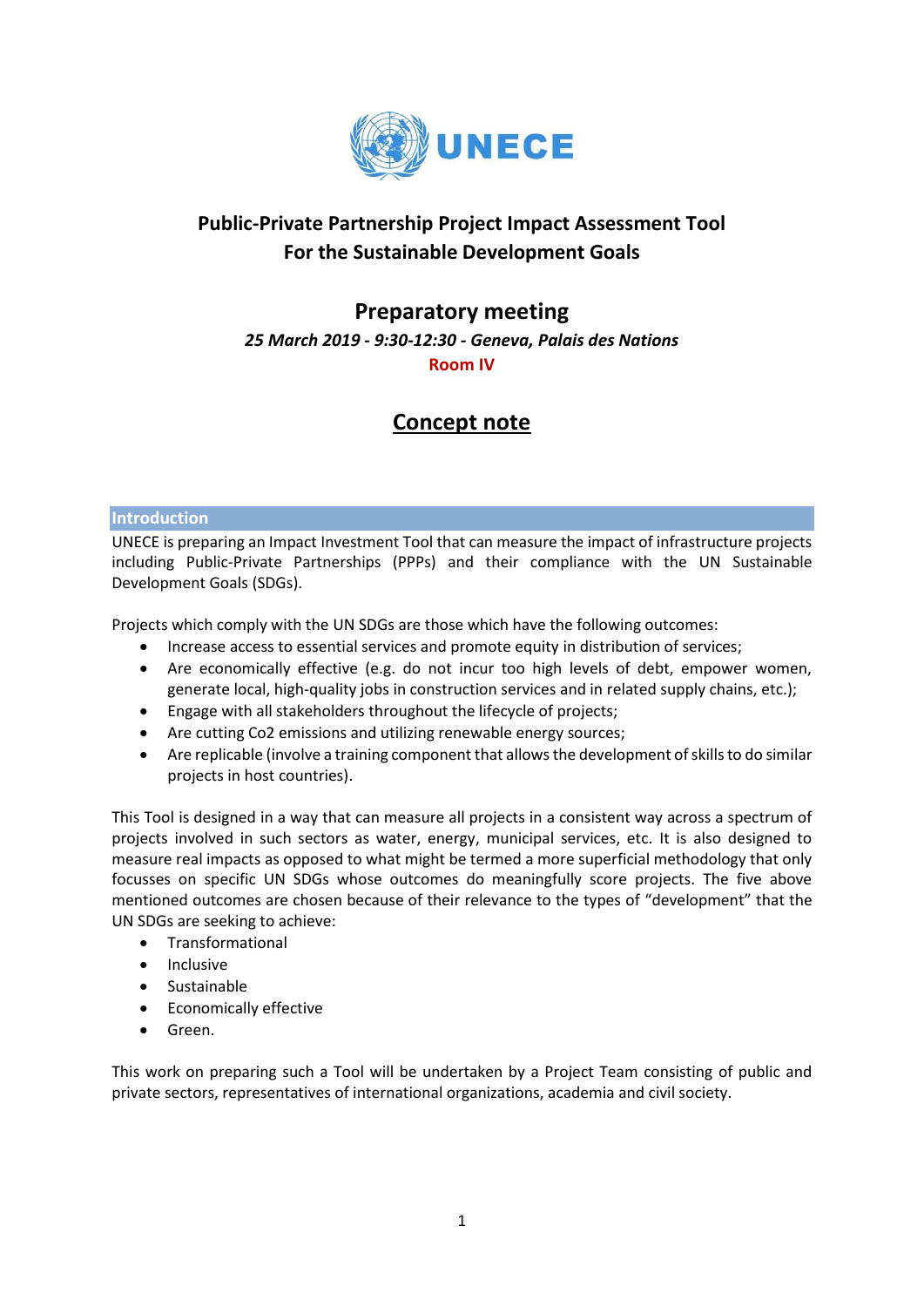#### **Objectives of the Preparatory Meeting**

The objectives of this meeting are:

- 1. To consult with different stakeholders (representatives of UN agencies, governments, NGOs, civil society bodies, academia, the banks, the impact investing community, etc.) undertaking similar or related UNSDG work. Such a consultation will focus on some of the specific tasks that will be undertaken by a very soon to be created international Project team, namely:
	- a. Identifying the metrics
	- b. Validating the methodology
	- c. Operationalising the tool (both as a self-assessment tool for project developers and governments, and where third party, authorised certifiers can undertake this assessment).
- 2. To recruit experts to join the Project Team;
- 3. To discuss the ways in which the outputs of the Project Team can be scaled up to influence decision takers involved in infrastructure design, operations and financing;
- 4. To explore how the Impact Investment Tool can be used by different stakeholders.

Our aim with this meeting is to tap into the existing expertise and set up a better-informed network for the Project team initiative. Only by doing this can we reach the scale and become global in scope to effectively support the achievement of the SDGs. This is also a partnering effort and we are interested to explore ways in which different organisations can join us in carrying out this work.

#### **Benefits**

Such an infrastructure Impact Investment Tool can create a number of benefits, including, *inter alia*:

- Help public and private decision takers in designing infrastructure projects to ensure that they mention SDG outcomes and comply with the desired outcomes;
- Reward partnerships by designating/certifying them as compliant with the UNSDGs;
- Guide and mobilize all stakeholders on the importance of the UN 2030 Development Agenda.

#### **Work of the Project Team**

The Project Team will be asked to undertake the following:

- **Creating Partnerships**: The Tool should ideally be as widely used as possible and attract partners from within the UN (UNEP, UNDP, UNOPS, UNICEF, the UN Regional Commissions, etc.), as well as from other international organizations, multilateral development banks, the banking community; and the Team will seek to create such partnerships;
- **Gathering PPP Project/Infrastructure case studies** on the basis of which the Tool will be developed;
- **Defining the metrics** and scoring them appropriately. Each of the five outcomes mentioned above will have separate metrics (five or six) which will be scored, and different weights will be given for each of the indicators;
- Validation: The Team will present the Tool to different groups for validation;
- **Implementation**: The Team will identify a mechanism for utilizing the tool in such a way that it can be widely distributed. This will involve training the trainers of prospective certifiers who will use the methodology.